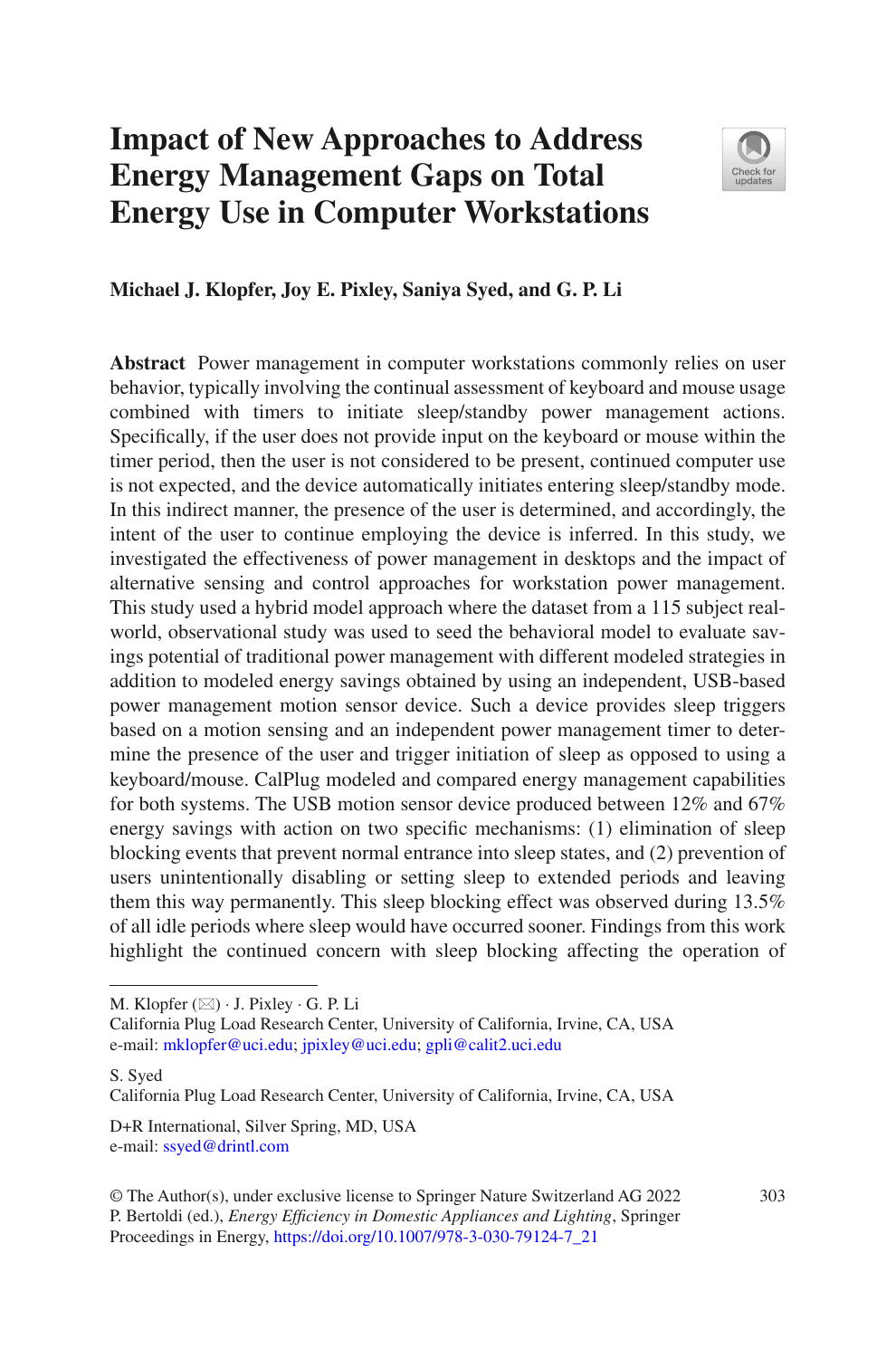computer power management as well as the need for judicious sleep management settings and the potential for independent systems to improve computer energy management by reducing the impact of sleep blocking events.

#### **1 Introduction**

Computer workstations are plug loads that consume signifcant amounts of energy in both residential and commercial settings. Prior investigations have shown that power management is often enabled by default for users, but these settings can become disabled inadvertently, contributing to a substantial increase in energy usage [\[1](#page-15-0), [2](#page-15-1)].

Several studies have performed physical setting audits or energy measurements of computers and other electronic offce equipment in situ, in commercial and university buildings [[2–](#page-15-1)[5\]](#page-15-2). These audits and monitoring studies have found that, in practice, a high percentage of computers were left on unnecessarily when not being actively used. With better power management practices, substantial energy savings could be possible (e.g., [[6–](#page-15-3)[9\]](#page-15-4)). Multiple studies have shown that in the absence of offce policies or IT control of computers, the majority of offce desktops have their computer sleep settings disabled [[1,](#page-15-0) [10](#page-15-5), [11\]](#page-15-6). Similarly, it has been shown that in a number of cases, workstations can experience power management that fails to act as required when it is in an unmanaged state. This may be due to legitimate processes such as updates, backups, virus scans, and actively playing audio/video. In other, illegitimate cases, desktop and similar types of un-required notifcations to users from the operating system, un-observed playing media, site contents in open browsers, etc. may cause the countdown timer responsible for activating power management sleep states to be reset. Power management launch issues can also be due to the unwanted action of programs, peripherals or utilities operating on the workstation which prevents sleep modes from being activated.

In this study, we sought to look deeper into the prevalence of sleep blocking and external means that could mediate power management for workstations to augment onboard power management capabilities. In typical implementation, the sleep-state based power management system on workstations involves the use of countdown timers (often referred to as a power management or sleep timer) which are reset via an action, typically a keyboard or mouse movement indicating user input. Timers can be suspended either legitimately or illegitimately to delay entering sleep mode. An example of legitimate sleep blocking would be a video display application that prevents sleep from occurring when a user is watching video. Contrarily, illegitimate sleep blocking would be a hidden tab or peripheral preventing sleep from occurring. This illegitimate sleep blocking also can encompass low-frequency actions of programs or peripherals causing unwanted system wakeups, e.g. frozen or looped tasks, active windows, etc.

Several products exist in the marketplace that use either centrally managed or independent workstation managed approaches to power management. For centrally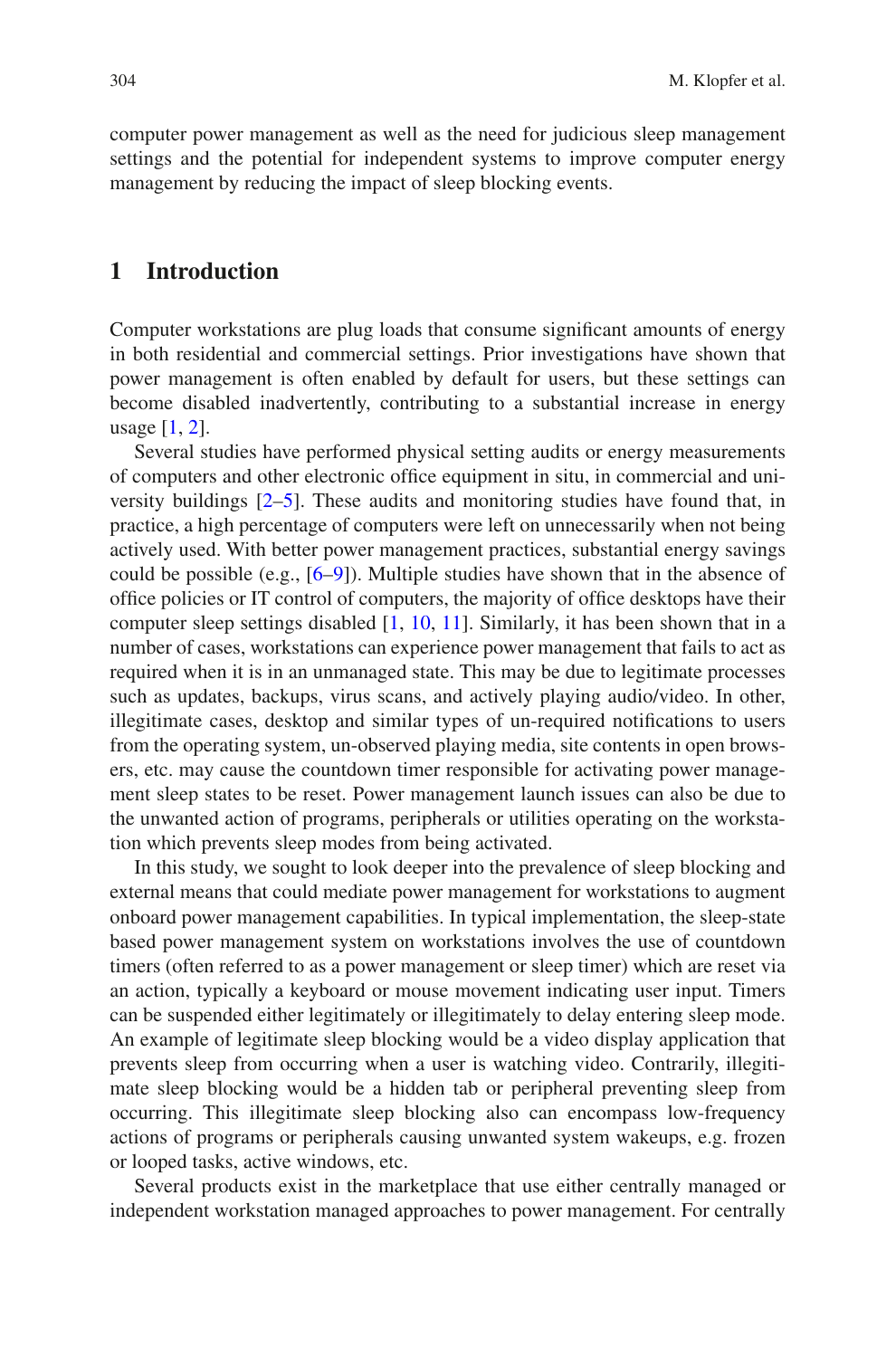controlled approaches, an onboard utility daemon and a supervisory system independently tracks activity and mediates the workstation entering sleep in non-activity scenarios. An alternative approach uses a locally placed sensor to identify motion in the workspace to indicate user presence in front of the workstation and, accordingly, manage entering sleep in non-activity scenarios. An example of this type of device is a USB-based motion sensor. Both systems can be used in conjunction with an advanced power strip (APS) to provide behavior mediated shutdown of workstation peripherals (Tier-2 APS type control).

In office settings, promoting power management best practices either by policy or centralized power management control is a component of the problem. Two general classes of approaches have been used: empowering the user to make better decisions or using tools to help improve or retain power management effectiveness without user involvement. Both approaches have been demonstrated as effective [\[2](#page-15-1), [12](#page-15-7)].

## **2 Materials and Methods**

# *2.1 Idle Period Determination and Power Management Classifcation*

The 115 subject 2014 dataset for the CalPlug monitoring study [\[1](#page-15-0)] was reanalyzed to identify patterns in regard to the duration of inactivity periods. This dataset was originally collected using Verdiem Surveyor software (Seattle, WA, USA) and, in segments of 15-min-long reporting periods, the data captures computer status including: On (active or idle), Sleep, or Off states. The CalPlug developed the Marginal Intervention Savings of Energy Reporter (MISER) (available at [https://](https://github.com/CalPlug/MISER) [github.com/CalPlug/MISER](https://github.com/CalPlug/MISER)) tool which was used to tabulate the individual contiguous idle periods for each day for all subjects whose computer was active for any period during the day [\[13](#page-15-8)]. Making the assumption that power management prevents idle periods longer than the sleep timer duration except in limited cases, the duration of periods longer than the sleep timer duration is subset out of the total idle periods. Cross-referencing this against the workstations with power management enabled (20 subjects) allows the calculation of the following metrics:

- 1. *Incidence percent (%)*: Ratio of the number of idle periods greater than the sleep timer setting divided by the total number of idle periods for a single subject across all study days. This metric provides the frequency of incidences where idle periods are greater than the timer duration compared to all idle periods. In normal usage this ratio should typically be low.
- 2. *Period average ratio*: Ratio of the average period length between the idle periods longer than the timer and the average of all idle periods for a single subject across all study days. This metric provides the comparative average duration for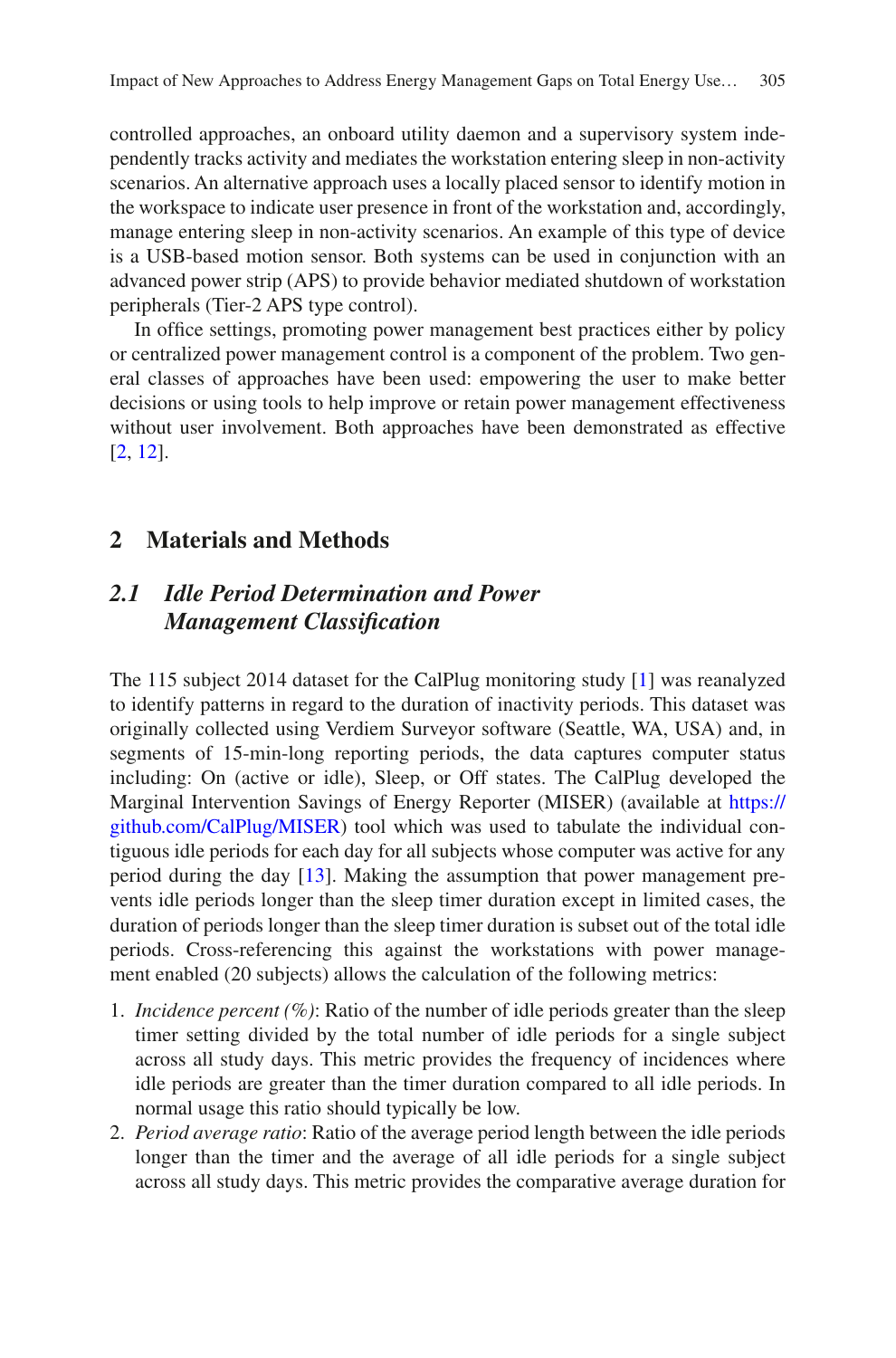the two sets. This ratio provides a qualitative metric for how distinct the subset of extended idle periods is compared to the full dataset.

3. *Average power management overage period (min/day)*: Average period of time per day for all study days where the workstation was in an idle state longer than the sleep timer duration. This metric can be used to categorize the general effectiveness of the power management settings.

#### *2.2 Marginal Interventional Savings Calculation*

The CalPlug MISER tool was used with the same dataset to calculate potential energy savings based on a strictly applied power management timer duration. By varying the "interventional" power management setting, the difference in savings performance between different interventional settings, in addition to onboard power management performance, can be evaluated. This approach allows the calculation of marginal savings performance. Savings is expressed at this state in minutes per period. To calculate energy savings, state energy usage on a per-state (On [Active or Idle], Off, or Sleep) basis provides baseline energy use values (per Eq. [1](#page-3-0)). Change in states of operation can be considered adding or subtracting time spent in each of these states. Conversion of time spent in On [Idle] to Sleep is considered savings.

Energy Baseline
$$
\left[\frac{Wh}{period}\right] = T_{On}(P_{On}) + T_{Off}(P_{Off}) + T_{Sleep}(P_{Sleep})
$$

Yearly Savings Change 
$$
\left[\frac{kWh}{year}\right] = \left(S_{idle} * \frac{365.25 \text{ days}}{year * 60 \text{ min}} * \frac{P_{On}}{1000}\right)
$$
  
-  $\left(S_{idle} * \frac{365.25 \text{ days}}{year * 60 \text{ min}} * \frac{P_{Sleep}}{1000}\right)$  (1)

<span id="page-3-0"></span>The MISER program provides daily usage information and an Excel calculator is used to determine yearly energy usage or savings. As a result of startup delays and limited observed use, only activation of sleep mode was considered; Off was not considered a state valid for savings conversion in this estimation.

The use of a Tier 1 Advanced Power Strip in combination using power sensing to turn off peripherals when an attached computer enters sleep mode can provide Tier-2 type control for device peripherals by eliminating both standby load along with active primary device load. An estimation of peripheral savings can also be calculated by modeling a Tier 2 approach. Estimation of savings requires knowledge of time spent in active versus off/standby for each peripheral. As limited information is available in modeling, an estimation factor was used in calculation to provide the average On versus Off state power.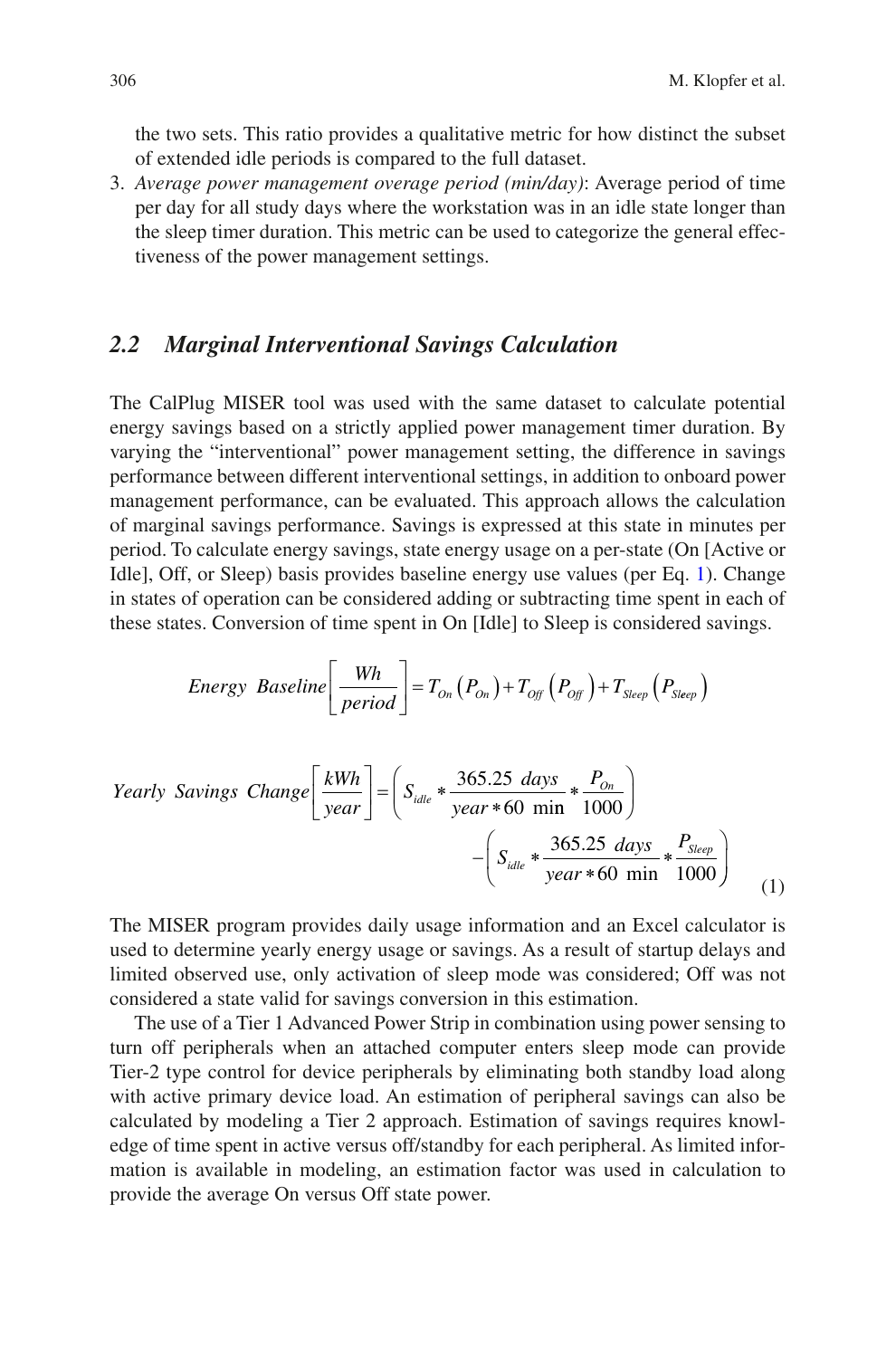## *2.3 Sensing and Occupancy Detection Comparison*

Evaluating occupancy sensing as a factor was based on the operational sensing provided by an Onset HOBO UX90-006 motion/light sensor and a HOBO UX120-018 plugload meter (Onset Computer Corp., Bourne, MA). This workstation was using CalPlug's PMUI power management software to provide comparative state transi-tion information [[2\]](#page-15-1). The study was performed in a  $10' \times 10'$  isolated office with no person traffc except for the test user.

#### **3 Results**

#### *3.1 State Usage Summary*

As reported in the original study, only 20 of 115 (17.4%) evaluated university workstations in the study were determined to have power management active by evaluation. The remainder of the evaluated workstations were found without power management enabled. MISER was used to tabulate the average percentage of study time and corresponding standard deviation for each workstation in the study, providing additional granularity beyond previously published results for the monitoring study from which the dataset was sourced. Periods of time where the reporting utility could not determine a state or sub-state are marked as "Unknown". Typically these periods exist in the dataset near transitions or during partially observed study days. During weekdays, the active period of 13.2% is substantially lower than the 33.3% the 24 h day that the 8 h work day corresponds to. Workers are, on average, using their computer actively for a cumulative period much shorter than the 8 h work day (Fig. [1](#page-5-0)). The time in the Sleep state on average is reduced during the weekend compared to the weekday likely due to workstations being turned off by users during this period. Similarly, the drop in active usage for weekends compared to weekdays does not strongly convert to extended idle or sleep during weekends, but likely is encapsulated in increased workstation presence in the Off state during the weekends. The idle periods are generally short in length with large numbers of small periods and a few large periods corresponding to the length of 1 day (see [\[1](#page-15-0)]). Due to the nature of the analysis, contiguous idle periods between the end of one workday and the start of another are broken into subcomponents each of approximately 7–8 h in length (420–480 min). This can be observed in Fig. [2.](#page-5-1) As this length is longer than any common power management timer setting, this artifact does not impact calculations. Consequently, day breaks of idle periods in calculation can contribute approximately 1.0% error per event (Table [1](#page-6-0)).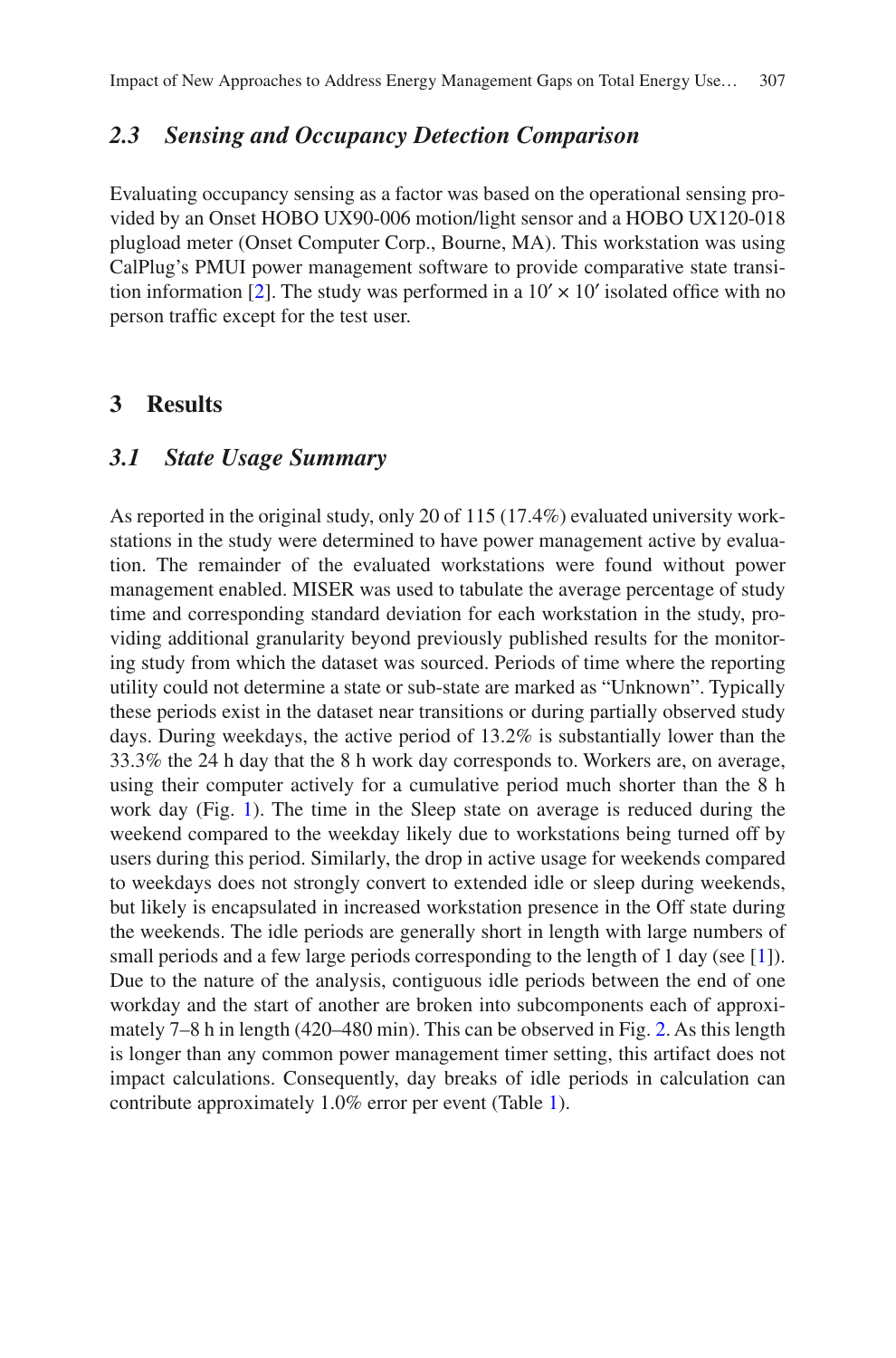<span id="page-5-0"></span>

**Fig. 1** Cumulative distribution function showing idle periods up to 120 min in length for all study workstations  $(n = 115)$ . The vast majority of periods are under 20 min in length. At 120 min, only 7% of all samples are still unaccounted

<span id="page-5-1"></span>

**Fig. 2** Idle period length across all days and subjects from lengths 5 to 600 min in 20 min histogram bins. A local maximum exists near 480 min which corresponds to 8 h (evocative of the period of a full work day) but also coincidentally the approximate difference between the start of a day and the start of the workday and the end of the workday and the end of a day, creating an artifact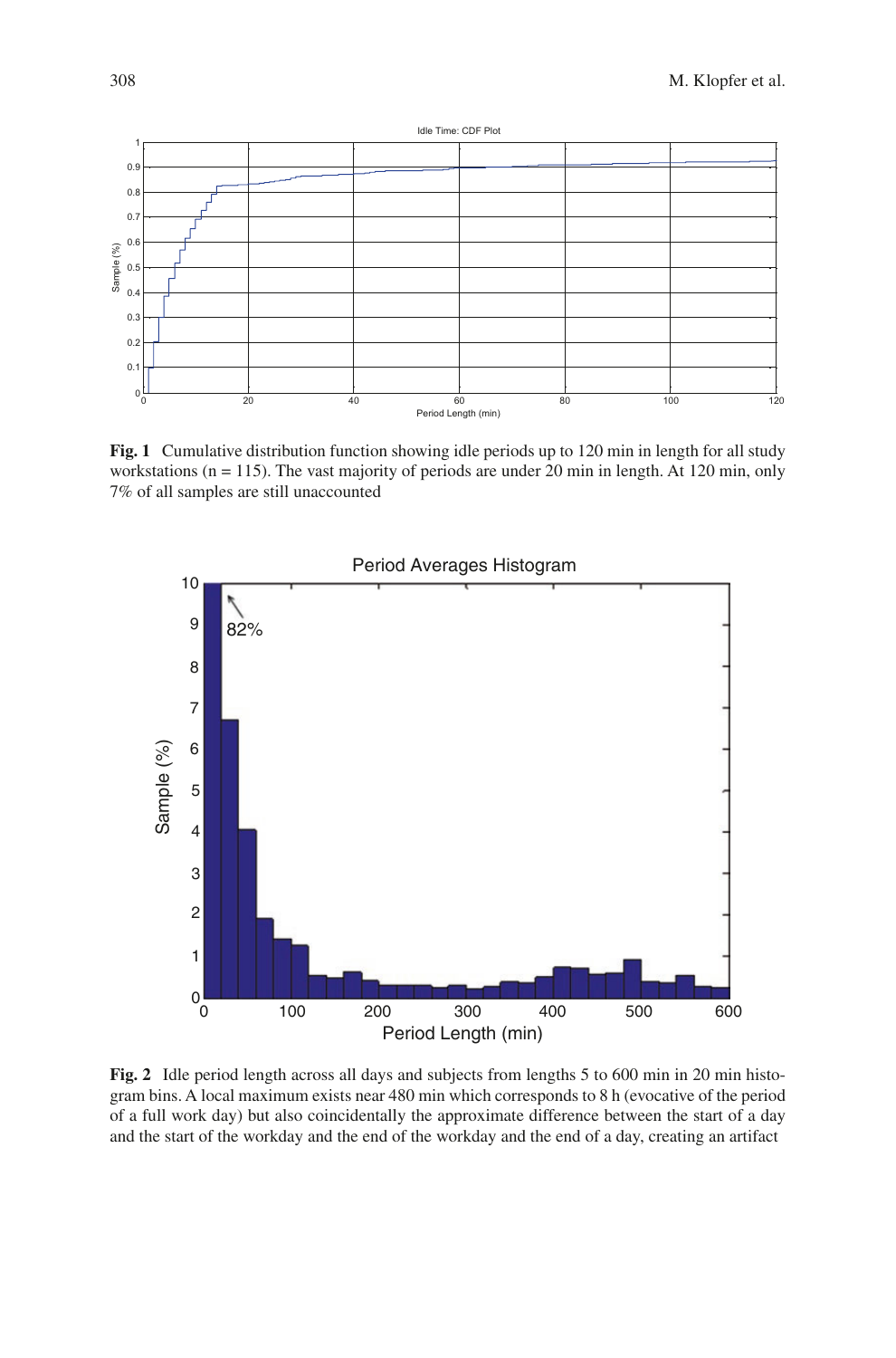|                | Weekday average |             | Weekend average |             | Overall average |             |
|----------------|-----------------|-------------|-----------------|-------------|-----------------|-------------|
| Computer state | Percent         | s.d. $(\%)$ | Percent         | s.d. $(\%)$ | Percent         | s.d. $(\%)$ |
| <b>On</b>      | 77.7            | 31.0        | 68.7            | 41.7        | 75.1            | 34.6        |
| User active    | 13.2            | 7.4         | 1.0             | 3.3         | 9.7             | 8.5         |
| User idle      | 64.0            | 31.3        | 66.3            | 42.4        | 64.6            | 34.9        |
| User unknown   | 0.5             | 3.6         | 1.5             | 2.3         | 0.8             | 1.8         |
| Sleep          | 8.2             | 20.0        | 6.9             | 21.8        | 7.8             | 20.6        |
| Off            | 11.8            | 22.3        | 21.0            | 36.1        | 14.4            | 27.3        |
| Unknown        | 2.2             | 10.1        | 3.4             | 14.0        | 2.64            | 11.4        |

<span id="page-6-0"></span>**Table 1** The time spent in each state for the 115 observed office desktops in the monitoring study with sub-states shown

#### *3.2 Observed Power Management Performance*

Of the 20 workstations with power management enabled, a large disparity exists in observable performance. The averaged sleep power management setting is 14 min while the average overage period in minutes per day for each workstation beyond the power management setting was  $258.4 \pm 118.4$  min (95% confidence interval-CI) (see Table [2](#page-7-0)). For a hypothetical workstation that consumes 30 W in active mode and 1 W in sleep, this corresponds to a yearly added consumption of  $45.6 \pm 20.9$ kWh (95% CI). A total of 4 of the 20 evaluated workstations in the study (20%) were operational with greater than 700 min (approximately 11.5 h) per day of energy usage beyond the power management setting. As the average number of days evaluated with operation (observed On state) was 54.8, this is clearly an incidence of power management improperly functioning. As extended idle periods were observed throughout the study period for these subjects, this was likely not due to the user changing the power management period mid-study (Fig. [3](#page-8-0)).

Excluding these four grossly underperforming workstations, the updated average per day overage is  $26.0 \pm 20.4$  min (95% CI). A large standard deviation can be observed as performance within this group was divergent and overage periods ranged from 0 to 555 min/day. Using the same computer state values as before in calculation, this corresponds to  $4.6 \pm 3.6$  kWh (95% CI) per year. The disparity shows energy usage has a strong correlation with power management performance. Furthermore, substantial failures, when they do occur, can be severe and contribute to substantially high energy usage. Omitting the systems with observed substantial overages due to catastrophic power management dysfunction, sleep blocking (both legitimate and illegitimate) contributes to (on average) 1.8% of added daily operation time due to delays in sleep. The set time for the power management sleep timer did not appear to strongly correlate with general performance of overage period average number per day or length.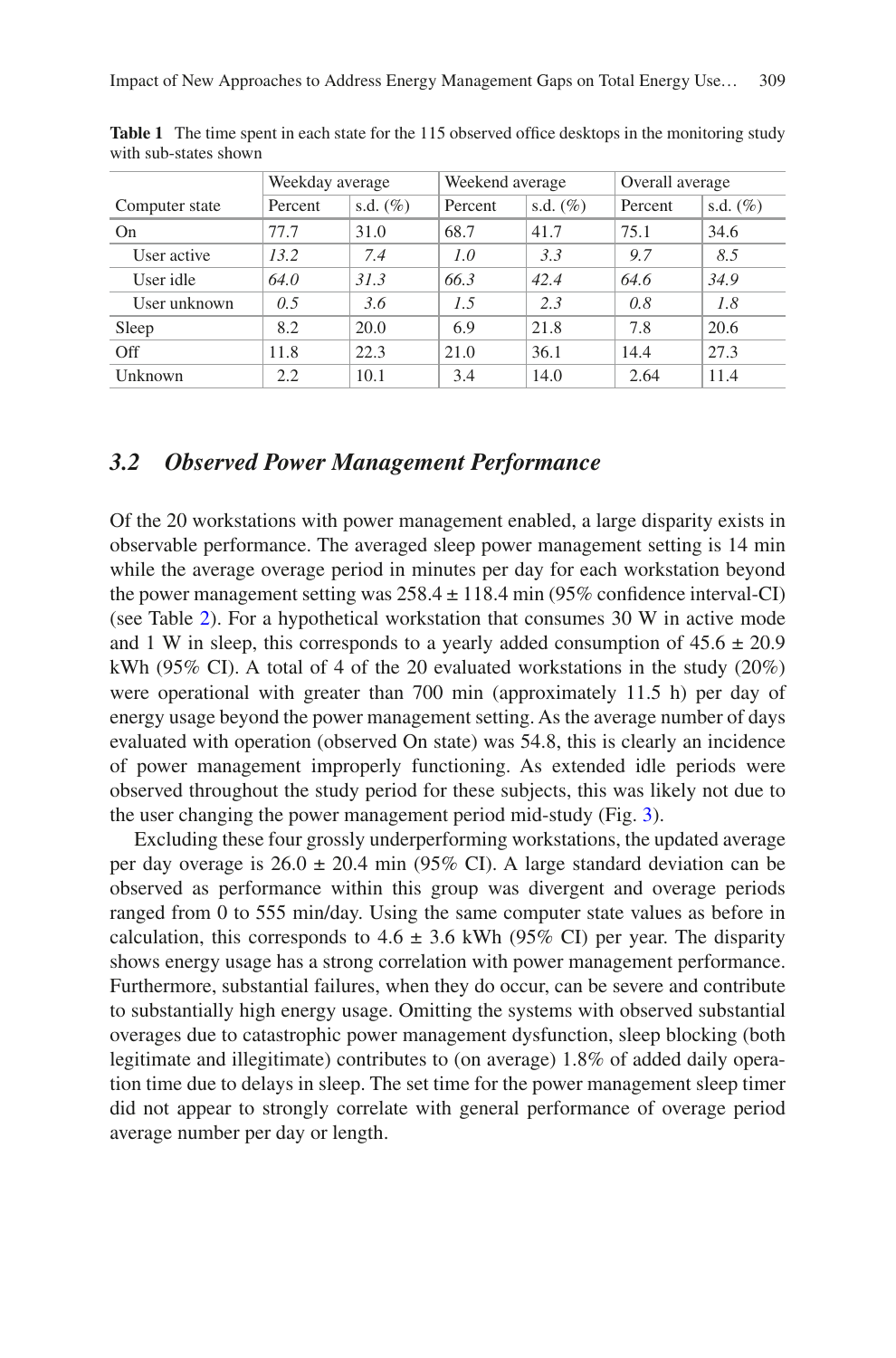<span id="page-7-0"></span>

|                                 |                          | Subject 42          | Subject 83      | Subject 52 | Subject 71 | Subject 43      | Subject 29      | Subject 79      | Subject 11    | Subject 66                      | Subject 3              | Subject<br>107         |
|---------------------------------|--------------------------|---------------------|-----------------|------------|------------|-----------------|-----------------|-----------------|---------------|---------------------------------|------------------------|------------------------|
| Computer PM setting             |                          | ా                   | Ó               | $\circ$    | っ          | $\overline{10}$ | $\overline{10}$ |                 |               |                                 | 25                     | $\overline{30}$        |
| Overage average period<br>(min) |                          | 10.06               | 11.15           | 2.11       | 20.55      | 2.39            | 4.53            | 46.62           | 365.12        | 318.20                          | 336.41                 | 6.00                   |
| Number of overages              |                          | 61.00               | 125.00          | 53.00      | 295.00     | 18.00           | 19.00           | 455.00          | 214.00        | 152.00                          | 148.00                 | 1.00                   |
| Incidence%                      |                          | 36.10%              | 21.89%          | 15.32%     | 21.63%     | 5.90%           | 18.63%          | 21.18%          | 42.71%        | 27.59%                          | $8.88\%$               | $1.09\%$               |
| Average period ratio            |                          | 2.64                | 3.72            | 0.38       | 2.14       | 0.49            | 0.75            | 2.90            | 2.23          | 3.38                            | 9.07                   | 0.65                   |
| Overage per day (min)           |                          | 062.13              | 58.08           | 4.31       | 110.22     | 1.87            | 6.62            | 275.45          | 1240.24       | 1179.68                         | 732.18                 | 0.43                   |
| Idle periods per day            |                          | 49<br>๑             | 23.79           | 12.81      | 24.80      | 12.71           | 7.85            | 27.54           | 7.95          | 13.44                           | 0.01                   | 6.57                   |
| Overage periods per<br>day      |                          | 43                  | 5.21            | 1.96       | 5.36       | 0.75            | 1.46            | 5.83            | 3.40          | 3.71                            | 2.18                   | 0.07                   |
| On-state days                   |                          | 47                  | $\overline{24}$ | 27         | 55         | 24              | 13              | 78              | 63            | $\overline{4}$                  | 68                     | $\overline{1}$         |
| Total study days                |                          | 51                  | 37              | 39         | 78         | 8 <sup>o</sup>  | 71              | 98              | $\mathcal{C}$ | $\frac{1}{4}$                   | $\sqrt{2}$             | 38                     |
| Workstation type                |                          | Win.                | Win.            | Win.       | Win.       | Win.            | Win.            | Mac.            | Win.          | Win.                            | Win                    | Win.                   |
| Subject 30                      | Subject 61               | Subject 101         | Subject 21      |            | Subject 97 | Subject 86      | Subject 90      | Subject 35      | Subject 46    | Average                         | Std. dev.              | Median                 |
| $\overline{\mathcal{E}}$        | $\infty$                 | $\overline{\omega}$ | $\degree$       | $\infty$   | 120        |                 | 180             | 180             | 240           | 53.70                           | 69.37                  | 27.50                  |
| 48.12                           | 20.20                    | 28.79               | 26.33           | 176.63     | 6.67       |                 | 0.00            | 16.00           | 0.00          | 87.29                           | 131.79                 | 20.37                  |
| 78.00                           | 5.00                     | 29.00               | 12.00           | 160.00     | 3.00       |                 | 1.00            | 2.00            | 1.00          | 96.60                           | 120.52                 | 41.00                  |
| 4.19%                           | 0.93%                    | $2.98\%$            | 2.34%           | 16.16%     |            | 0.37%           | 0.18%           | 0.38%           | 0.19%         | 12.43%                          | 12.94%                 | 7.39%                  |
| 4.57                            | 2.38                     | 2.26                | 2.85            | 3.42       | $\Xi$      |                 | 0.00            | 0.51            | 0.00          | 2.27                            | 2.10                   | 2.25                   |
| 68.24                           | 3.37                     | 15.46               | 15.80           | 392.50     | 0.67       |                 | 0.00            | 0.76            | 0.00          | 258.40                          | 429.77                 | 15.63                  |
| 33.82                           | 17.83                    | 18.00               | 25.60           | 13.75      |            | 26.83           | 15.49           | 12.67           | 18.52         | 16.47                           | 8.49                   | 14.62                  |
| 1.42                            | 0.17                     | 0.54                | 0.60            | 2.22       | 0.10       |                 | 0.00            | 0.05            | 0.00          | 1.92                            | 1.95                   | 1.44                   |
| 55                              | $\overline{\mathcal{E}}$ | 54                  | $\overline{c}$  | 72         | $30\,$     |                 | 35              | $\overline{42}$ | 29            | 41.05                           | 19.59                  | 38.00                  |
| 55                              | 39                       | 76                  | 34              | 89         | 43         |                 | $\overline{6}$  | 68              | 52            | 57.95                           | 18.71                  | 53.50                  |
| Win.                            | Win.                     | Win.                | Win.            | Win.       | Win.       |                 | Win.            | Win.            | Win.          | $\mathop{\rm NA}\limits^\Delta$ | $\mathbb{N}\mathbb{A}$ | $\mathbb{N}\mathbb{A}$ |

310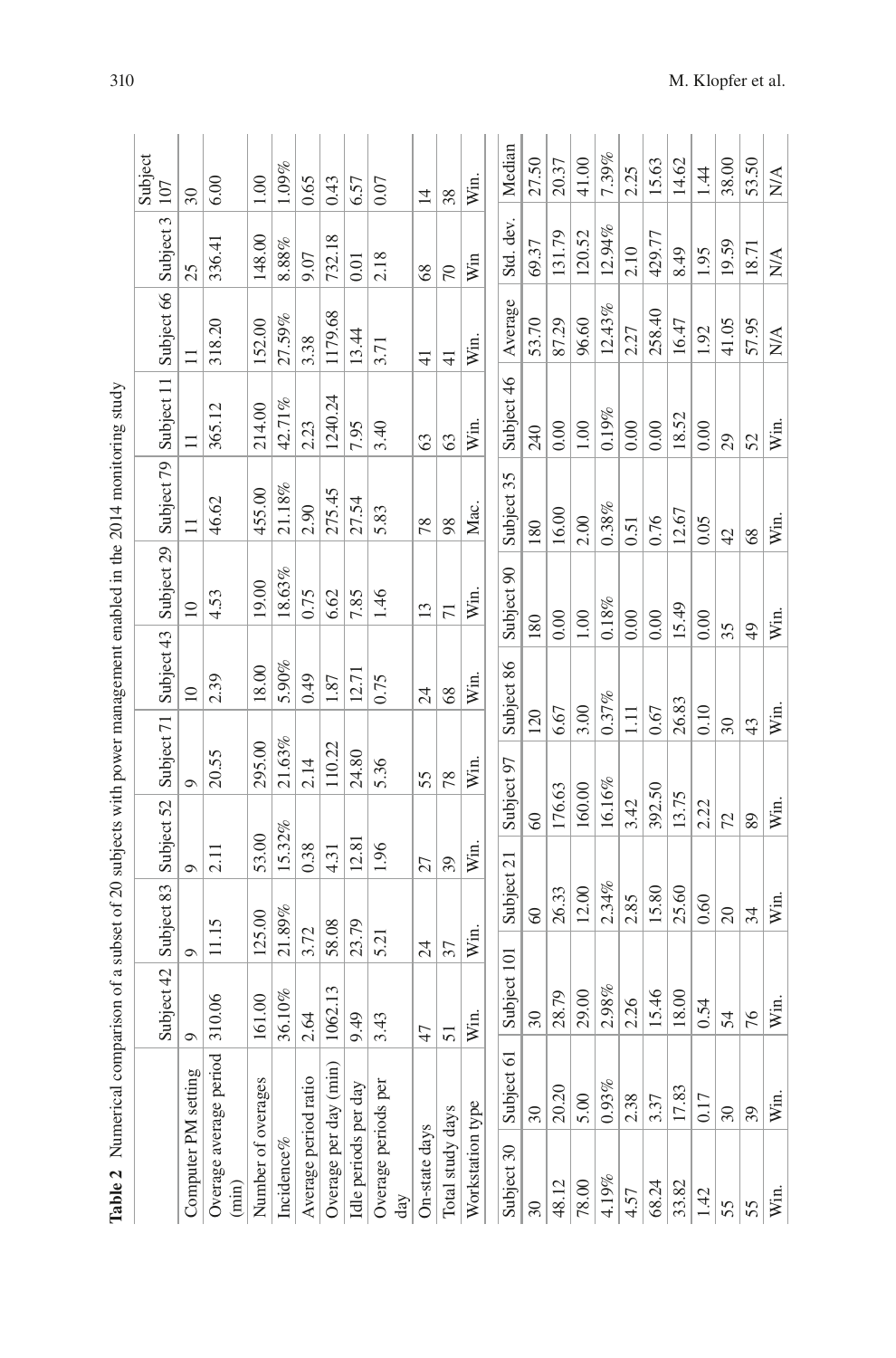<span id="page-8-0"></span>

**Fig. 3** (**a**, **b**) Graphical comparison of a subset of 20 subjects with power management enabled in the 2014 monitoring study

# *3.3 Interventional Savings in All Study and PM Subset Workstations*

Considering all workstations (with power management and without) in a single set, a marginal savings calculation was performed for simulated sleep settings ranging between 5 and 300 min. With a sleep setting of 5 min, a savings of  $880.8 \pm 84.7$  min (95% CI) could be realized (Table [3](#page-9-0) and Fig. [4\)](#page-9-1). Because of the total length of a day and the potential for carry-over to the next day, the potential for power management with even relatively long delay periods can produce substantial savings. In Fig. [5](#page-9-2) this is further illustrated as even consistent simulated long power management sleep timer settings lead to savings greater than 40% as compared to the average of all study workstations. This fact highlights the general importance of power management even if with longer settings.

As the majority of observed idle periods are short in duration, increased savings is available due to short timer lengths. This can be observed visually in the representing fgure as an infection between approximately 5 and 60 min modeled intervention period length for weekdays but not for weekends where short idle periods are generally nonexistent due to lack of user presence at the workstation.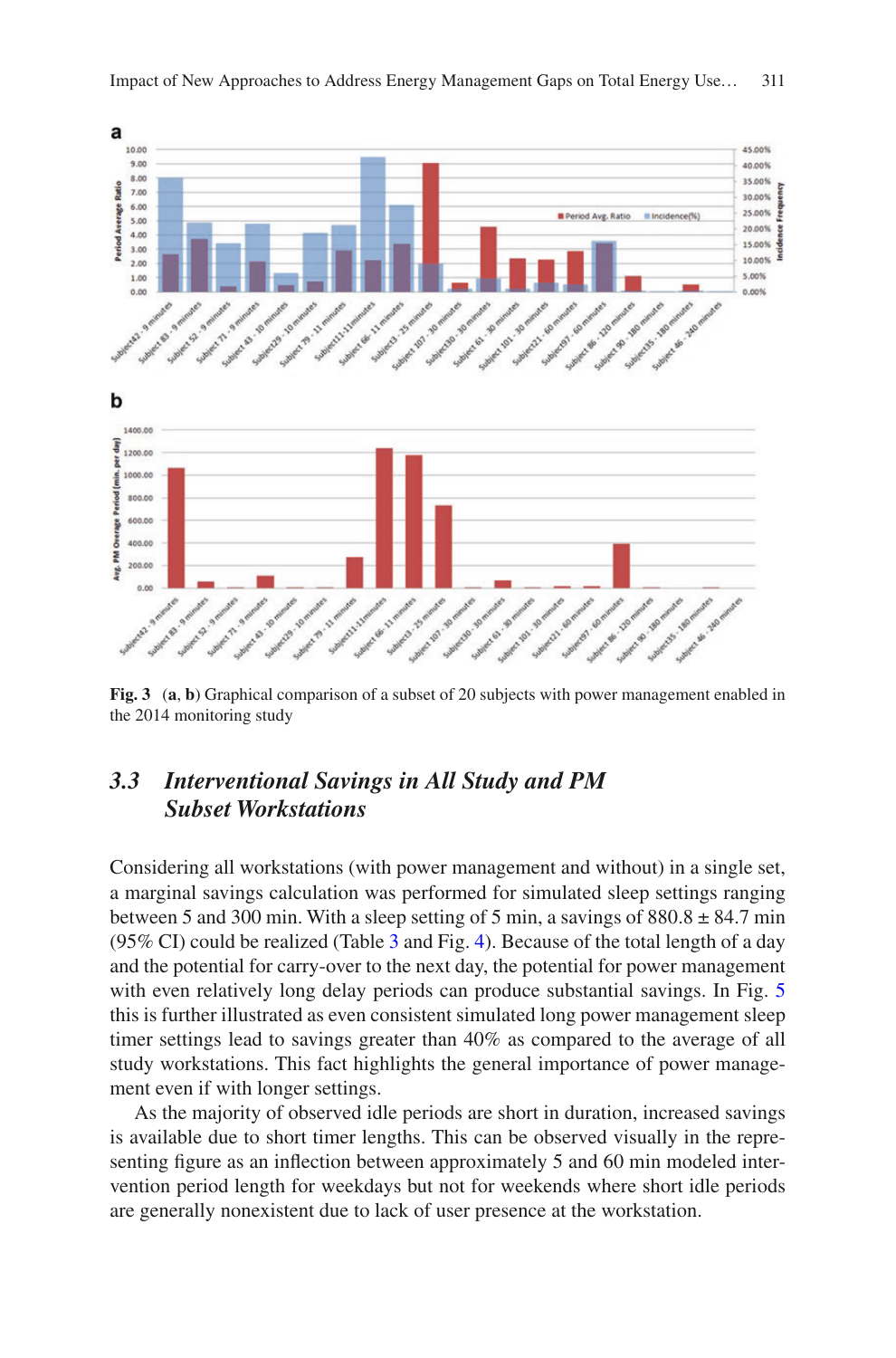| Intervention period | Average savings | Standard deviation | Average energy savings |
|---------------------|-----------------|--------------------|------------------------|
| (min)               | (min/day)       | (min/day)          | (kWh/year)             |
|                     | 880.8           | 463.6              | 156.8                  |
| 30                  | 782.6           | 446.1              | 138.1                  |
| 60                  | 717.9           | 424.2              | 126.7                  |
| 120                 | 623.4           | 384.2              | 110.0                  |
| 300                 | 414.2           | 274.5              | 73.1                   |

<span id="page-9-0"></span>**Table 3** Summary of calculated minutes per day period estimated power savings (for a subset of all study days) due to the action of simulated power management

<span id="page-9-1"></span>

**Fig. 4** Study-average estimated savings due to simulated change in power management sleep timer setting considering weekday versus weekend evaluation periods

<span id="page-9-2"></span>

**Fig. 5** Baselined yearly savings for different modeled On/Active state power loads with a high modeled Sleep state power load of 2.5 W for multiple intervention period settings for all study computers  $(n = 115)$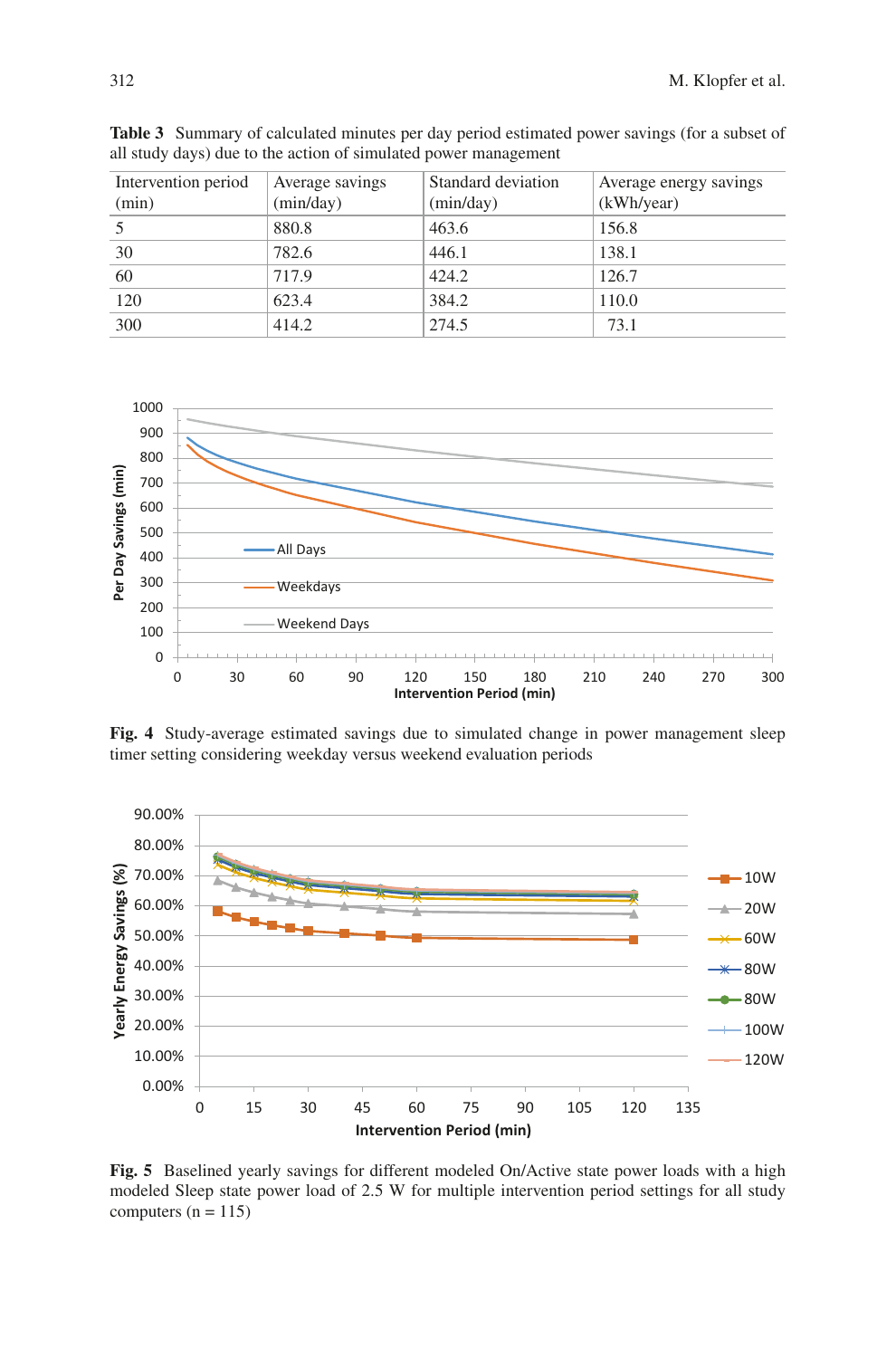<span id="page-10-0"></span>

**Fig. 6** Baselined yearly savings for different modeled On/Active state power loads with a modeled sleep state power load of 2.5 W for multiple intervention period settings for study computers as found with PM enabled excluding workstations with gross power management operational issues  $(n = 17)$ 

Considering the study subset with power management enabled (17 subjects, excluding the 4 specifed cases) the energy savings potential is substantially less than presented in Fig. [5](#page-9-2) as no extended events contribute to multi-day idle periods (Fig. [6\)](#page-10-0).

#### *3.4 Marginal Interventional Savings*

The distribution of idle periods can be used to seed a simulation to estimate the difference in savings between two ideal case operations. This is essentially the On time that can be saved considering an ideal operation between two intervention period settings. In this manner the marginal beneft can be estimated and compared against the potential marginal cost related to potential user interruption. The details of how different settings can produce savings is presented in Fig. [7.](#page-11-0)

## *3.5 Sensing and Occupancy Detection Comparison*

A weak correlation between active usage versus idle for energy usage was observed. This is indirectly observed in Fig. [7](#page-11-0) where extended period of use (as evidenced by a time correlated occupied signal from the motion detector) is not strongly correlated to a unique increase in energy usage (Fig. [8\)](#page-12-0).

An extended live evaluation was used to observe the effect of specifc activities on the impact of motion versus keyboard/mouse used as an indicator for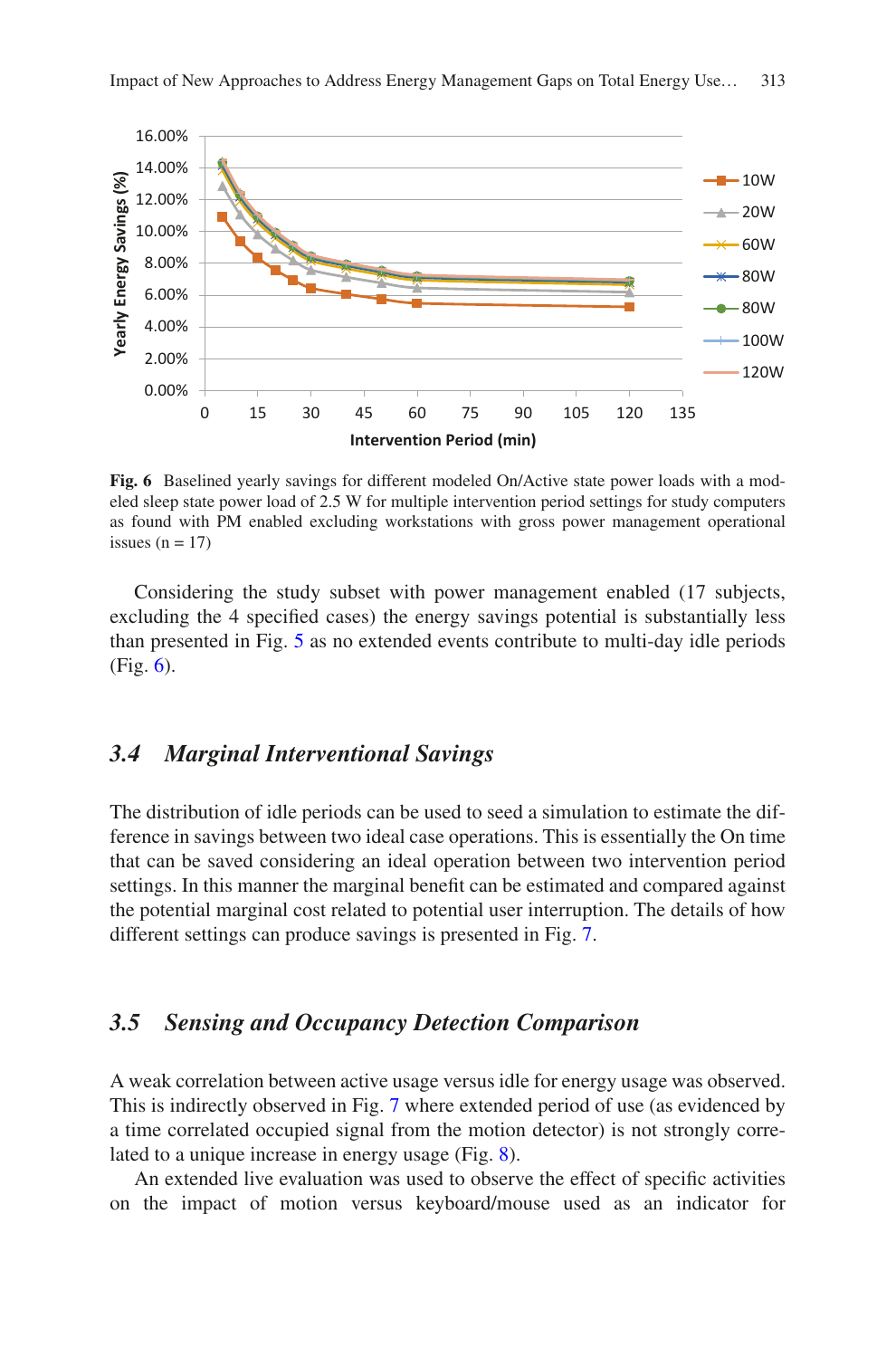<span id="page-11-0"></span>

**Fig. 7** Evaluation of motion as an indicator for power management

engagement and to assess the impact of daily activities on energy savings. In this test, as in previous evaluations, no background motion was permitted to be observed other than the computer user based on the confguration of the evaluation space. Using the same setup confguration as the prior live test during a 5 day period, the user logged activities that were performed. During this test, the computer PM timer was set to 30 min. Actuation of sleep was compared to time points of measured motion. The time of the last motion event is compared to the timer duration (listed in Table [4](#page-13-0) as sensor delta period). The duration between when sleep was expected to happen and the last motion event is presented. In all cases a motion shutdown would have occurred yet a short timer delay occurred likely due to residual motion following the last keystroke.

#### **4 Discussion**

Improving the effectiveness of computer power management can lead to massive savings. Within just the context of the monitoring study, a majority of computers were shown to operate without effective power management set up or in cases where power management was active, catastrophic failures were observed, resulting in loss of substantial savings opportunities. Clearly getting power management to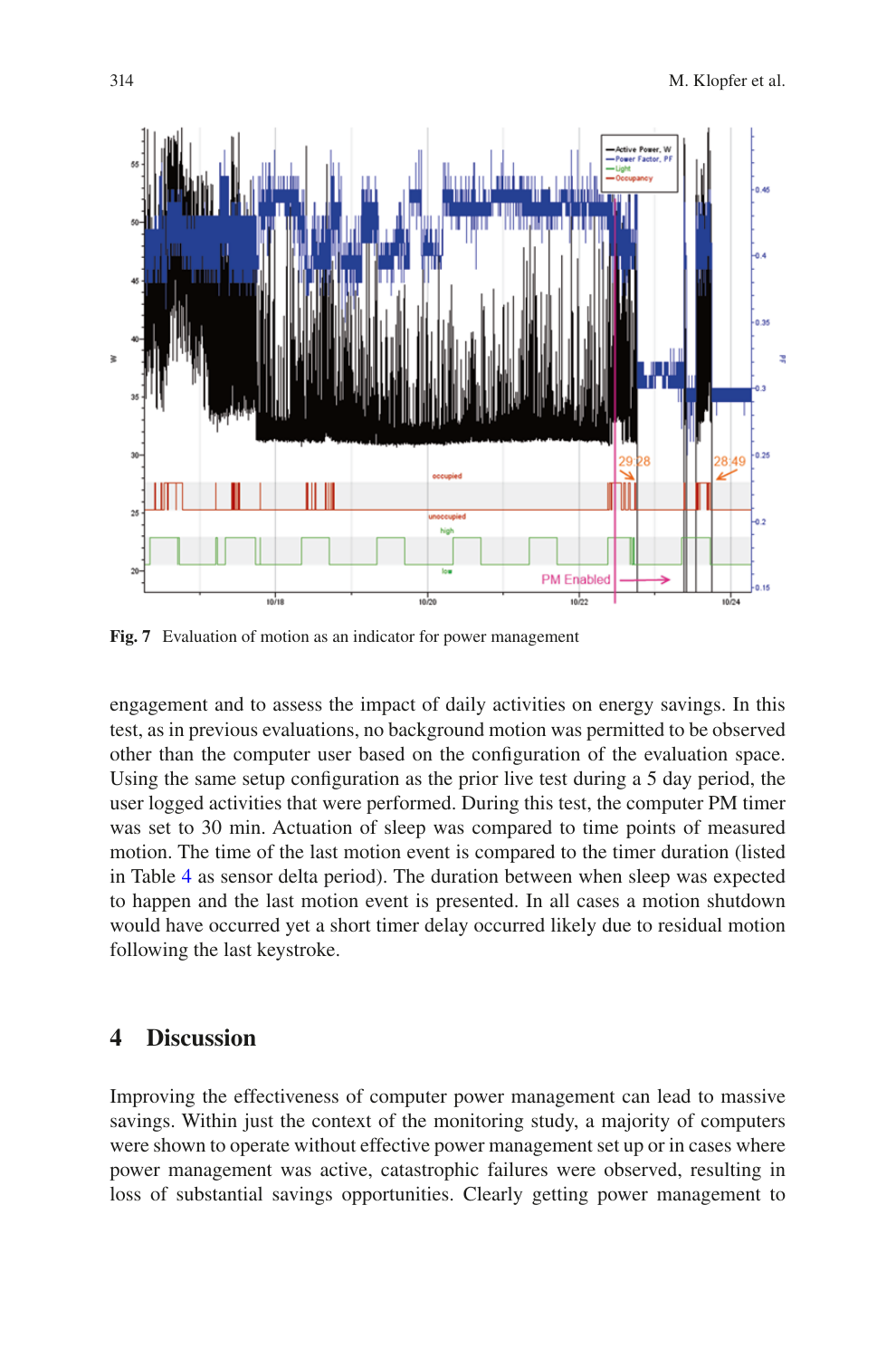<span id="page-12-0"></span>

**Fig. 8** (**a**, **b**) Savings for all subjects (with and without PM enabled) as a function of simulated PM period compared to the action of an alternative choice of time power management sleep timer duration (denoted as Intervention Period (min))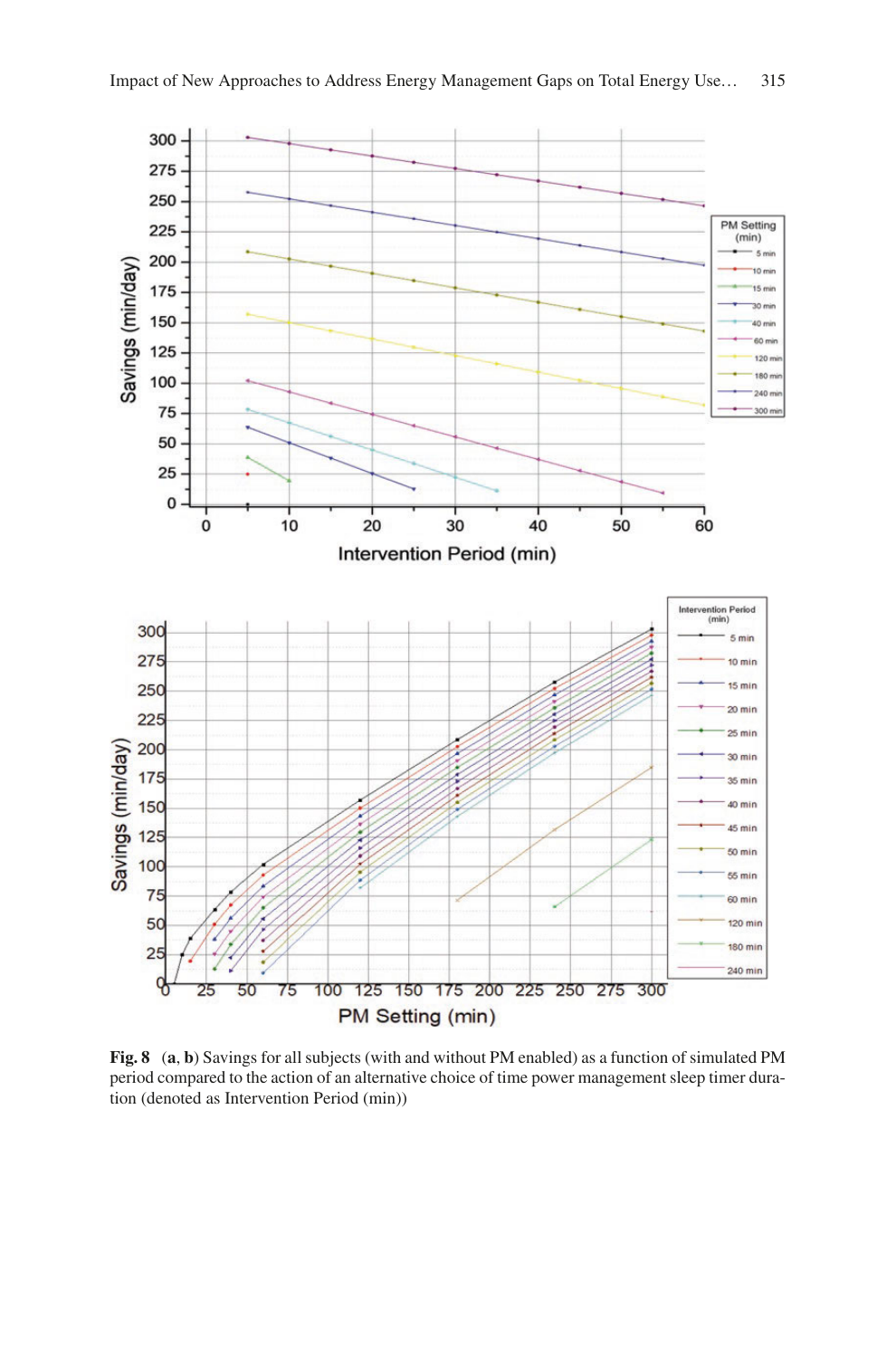| Sensor delta   |                                                                                                                                                                         |
|----------------|-------------------------------------------------------------------------------------------------------------------------------------------------------------------------|
| period (min:s) | User activity (comments)                                                                                                                                                |
| 2:02           | User left workspace area                                                                                                                                                |
| 1:50           | User left workspace area                                                                                                                                                |
| 0:39           | User left workspace area                                                                                                                                                |
| 0:18           | User left workspace area                                                                                                                                                |
| 6:09           | User left, workspace area, someone entered the workspace to leave a note on<br>the desk in front of sensor                                                              |
| 4:38           | User cleaned up then left workspace area                                                                                                                                |
| 1:35           | User left workspace area                                                                                                                                                |
| 14:38          | User conducted meeting near computer area but not using the computer during<br>the period. User continued to trigger resets of the motion timer but not the PM<br>timer |

<span id="page-13-0"></span>**Table 4** Summary of sensor common periods and time deltas for the evaluation test period

operate (and remain operational based on retained settings), then operate correctly to provide consistent transitions into sleep are two major considerations. The results of the 2014 monitoring study highlighted the low incidence of power management present on university workstations while simultaneously confrming screen power management as prevalent. This suggests users may be confused between screen blanking (screen power management) and computer power management. As none of these systems were centrally managed for power management nor did a centralized IT infrastructure or policies exist, the fndings of this study are likely applicable to similar office desktop deployment scenarios. Based on presented observations, it is clear that even when enabled, sleep blocking, background tasks, and wakeups negate some power management effectiveness, both legitimate and illegitimate. As a large variability exists in the length of recorded idle periods, this suggests multiple contributing pathways in some or all of these factors contributing to abnormal, likely illegitimate power management override and excessive energy usage. The use of presence sensing may provide a means to negate illegitimate energy usage; however, application usage must take into consideration that such a device will cause a system to go into sleep even if a legitimate process is continuing when the user leaves the area. Best practices for browser code execution and media playing as well as improved general operating systems API controls to override power management should be considered to improve continued judicious power management controls and encourage both users and developers to build within constraints to reduce energy use. Luckily the continued shift of development toward mobile applications inherently requires judicious power management. The mobile-inspired design of current operating systems considers energy usage as a function of battery life. While inherent design trends may implicitly draw attention to improved energy management, the authors have independently observed illegitimate sleep blocking occurring on both mobile and desktop workstations at the date of publication of this work. Browsers with open video tabs often prevent sleep along with cloud service sync in addition to backups and updates. While design is improving, sleep blocking may potentially be a growing problem due to more content-rich websites and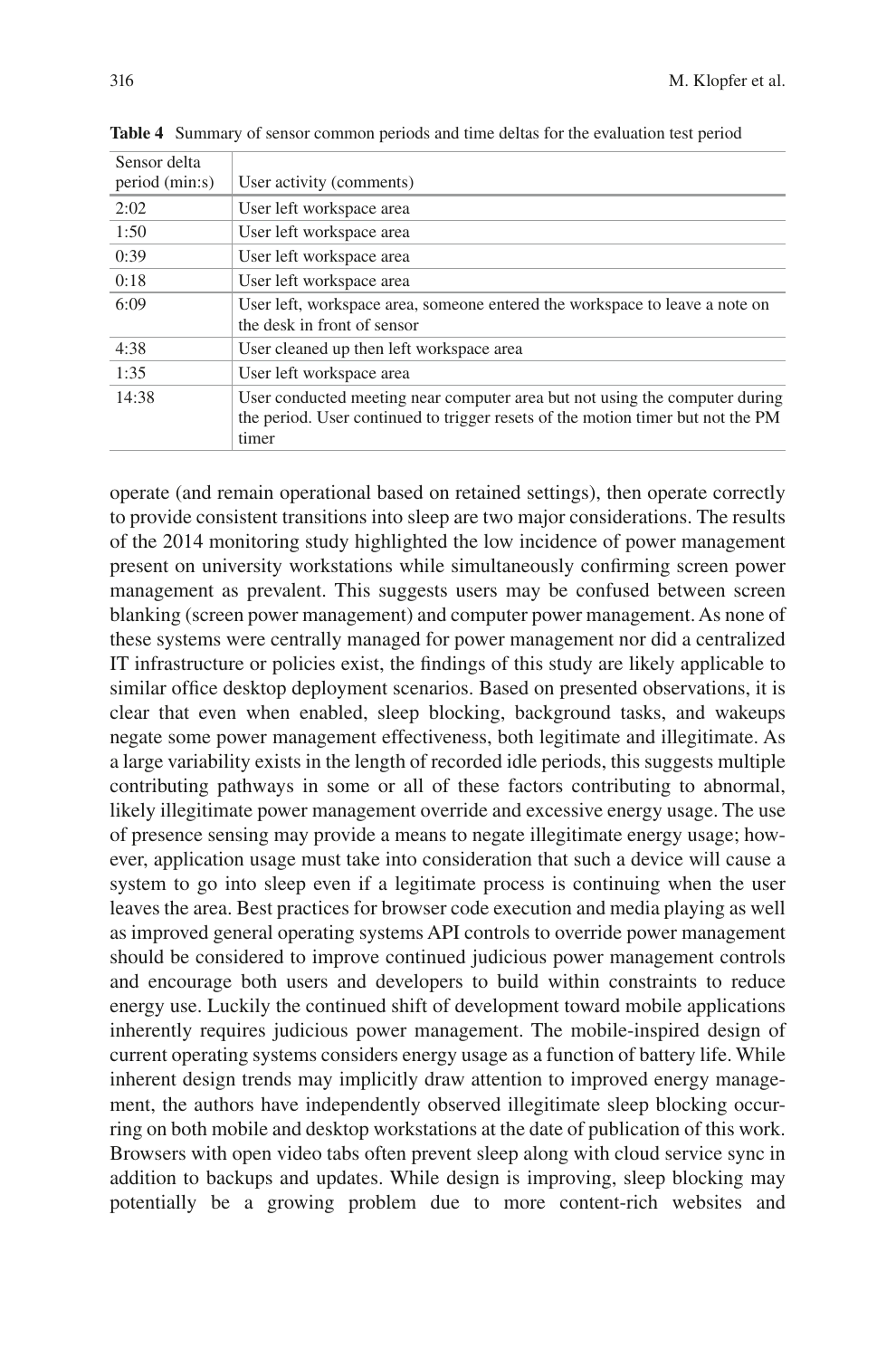advertisements that can prevent computer power management from taking effect. The current incidence of sleep blocking is a worthy investigation. Although the 2014 CalPlug monitoring study dataset was used for the current research study, the CalPlug's 2018 PMUI study dataset (fnalized immediately following the submission of this manuscript) [[2\]](#page-15-1) may provide deeper and more up-to-date insight into the prevalence of sleep blocking and the real impact on energy usage. Further evaluation of more modern datasets can help determine the rate of sleep blocking and common root causes. From here a plan can be developed with potential mitigation actions for stakeholders.

The use of alternative detection of occupancy other than keyboard/mouse activity, especially employed as an external device to allow independent triggering, has the potential to reduce the effects of extended sleep blocking and users with misconfgured settings. Motion events in lighting and HVAC controls have shown the potential to reduce usage by improved occupancy determination. Improved integration of different systems using motion from various sources as well as alternative passive sensing methods are a major potential focus of continued investigation with wide potential applications to energy management. From this study, motion events specifcally were well correlated with power management triggering in a known working confguration. Compared to scenarios where power management is not confgured or is operating incorrectly, even limited power management provides substantial energy savings. An example of this is a 1 h sleep timer: while a long period itself, this can prevent potentially 7 h of wasteful overnight operation, leading to nearly 30% savings directly preventing just overnight operation. As observed with Tier 2 APS devices for entertainment applications, extraneous or irrelevant background motion can lead to unwanted resetting of the countdown timer. When compared to no power management, using motion sensing is likely an improvement. Such a system can ensure consistent power management implementation when plugged in, as the operation of this device cannot be as easily changed as operating system settings. However, in a situation in which power management is functioning effciently, the probability of chance motion canceling sleep requests is potentially high, limiting the ability to eke out additional savings. As power management was largely misconfgured across evaluated systems, such external devices would substantially improve savings as they would provide a stopgap measure. There are specifc challenges to using external signaling including not precluding legitimate actions that may suspend sleep such as backup processes and video viewing. Continued development of such devices to reduce interference in legitimate tasks by Operating System (OS) communication is a step to improving the applicability of these devices to a wider audience. Proving the effectiveness of such devices paves the way for integration of motion sensors into monitors and keyboards to reduce total user peripherals while adding consistent energy management functionality. Continued evaluation of specifc implementations of solutions based on this approach can be used to further develop a model to advance practical alternative sensing for computer power management.